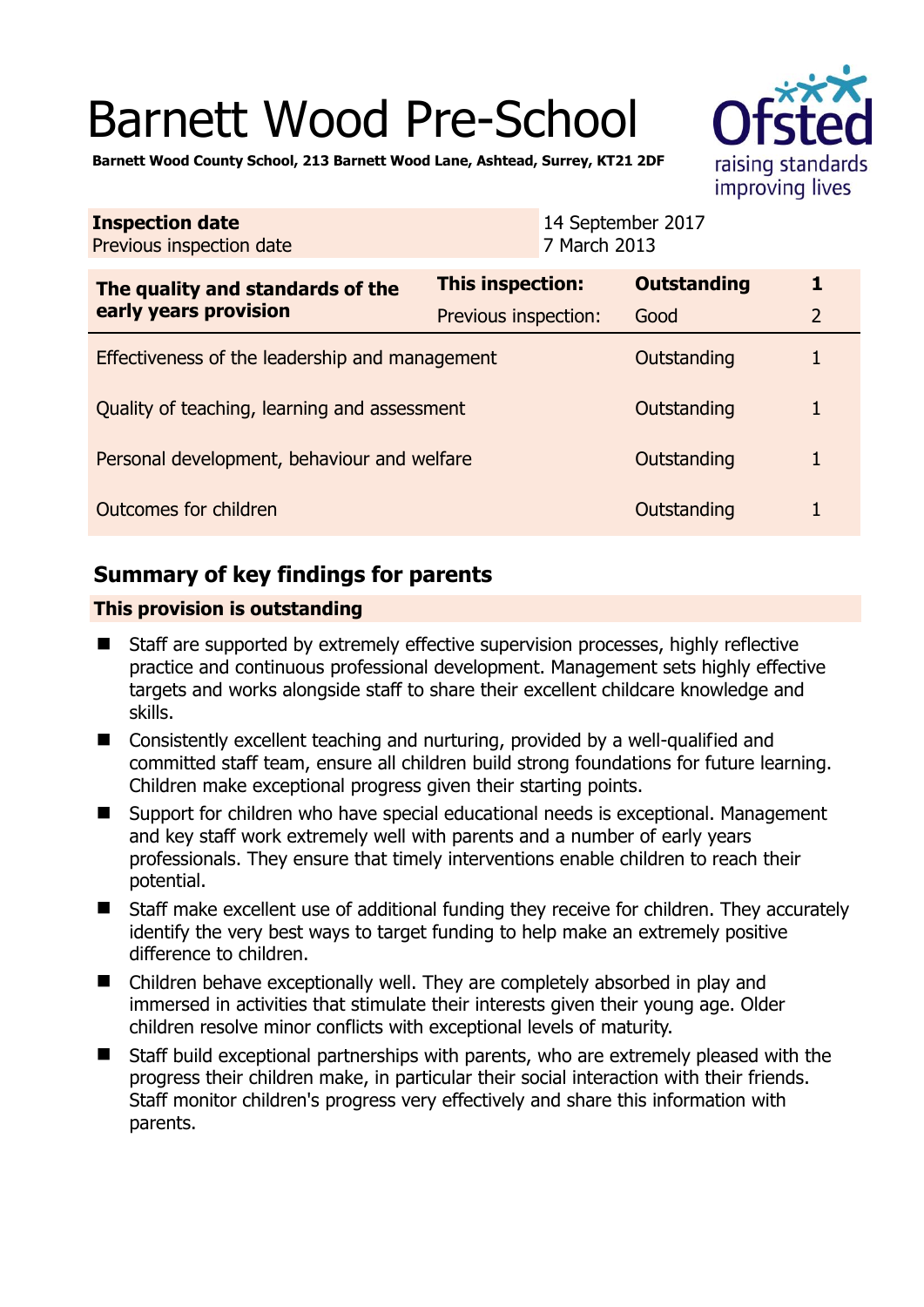# **What the setting needs to do to improve further**

## **To further improve the quality of the early years provision the provider should:**

■ continue to find further ways to give children even more opportunities to enjoy playing outside.

## **Inspection activities**

- $\blacksquare$  The inspector observed the quality of teaching during activities indoors and outdoors, and assessed the impact this has on children's care and learning.
- The inspector spoke with staff and children at appropriate times throughout the inspection and held meetings with the manager.
- The inspector carried out a joint observation with the manager.
- The inspector sampled a range of documents, including children's development records, staff records of suitability and qualifications, and safeguarding procedures.
- The inspector spoke to two parents during the inspection and took into account the views of other parents from their written feedback.

## **Inspector**

Janet Thouless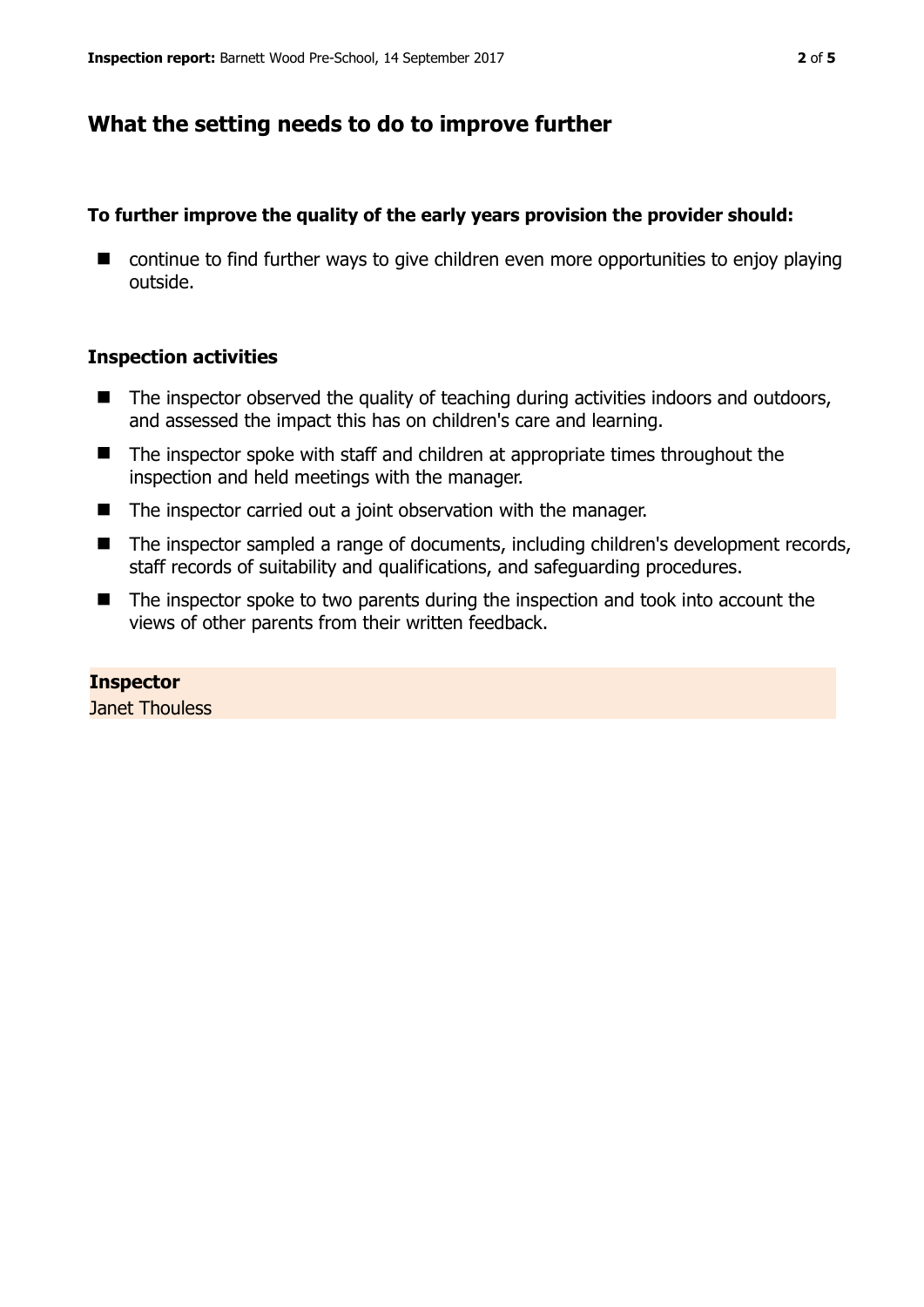# **Inspection findings**

#### **Effectiveness of the leadership and management is outstanding**

Safeguarding is effective. All staff have a comprehensive and extremely secure knowledge on what to do should they have any concerns about a child's welfare. Management evaluates the quality of the provision rigorously, identifying aspects of the service for further improvement. For example, the environment has been reorganised to develop even more effective learning opportunities and staff are exceptionally well focused on exploring ways to support boys play even further. Management recognises the potential to develop outdoor play facilities to support all children even more effectively. Staff use picture aids alongside clear speech to help support children's communication and language development, in particular those children who speak English as an additional language.

## **Quality of teaching, learning and assessment is outstanding**

Staff use their exceptionally strong knowledge of how children learn to successfully help children thrive. Staff are extremely successful in increasing children's sense of curiosity in the activities they provide. For example, in water play children enthusiastically share why heavy objects sink to the bottom and lighter objects float on top. Staff are highly skilled at asking thoughtful questions to help children think and enjoy sustained conversations about their experiences. For example, children show great delight as they discuss if figs grow on a bush or tree. Staff provide children with excellent activities to support their early writing skills. For example, writing pads and clipboards are strategically placed around the environment for children to access and make marks on.

#### **Personal development, behaviour and welfare are outstanding**

Staff are extremely caring and give exceptional attention to nurturing young children's emotional well-being. They help all children to explore their environment and have great confidence in their abilities. Children benefit from an excellent range of exciting resources that challenges them effectively. For example, they confidently build a wall using water, sand and bricks in the construction area. They test their ideas and solve problems as they build. Children are extremely independent and enjoy a very wide range of responsibilities. For example, they show extreme confidence in preparing snacks and enthusiastically tidy away from a very young age. Children have plenty of opportunities to enjoy fresh air and physical exercise outdoors in the school grounds. For example, young children spend time developing their skills in throwing and catching a ball.

#### **Outcomes for children are outstanding**

Children make outstanding progress, including those who have special educational needs and those who speak English as an additional language. Children are exceptionally well supported and challenged in their spontaneous play ideas. For example, children use guttering to create a bridge and roadway in outdoor play. Children develop exceptional skills for their future learning and eventual move on to school.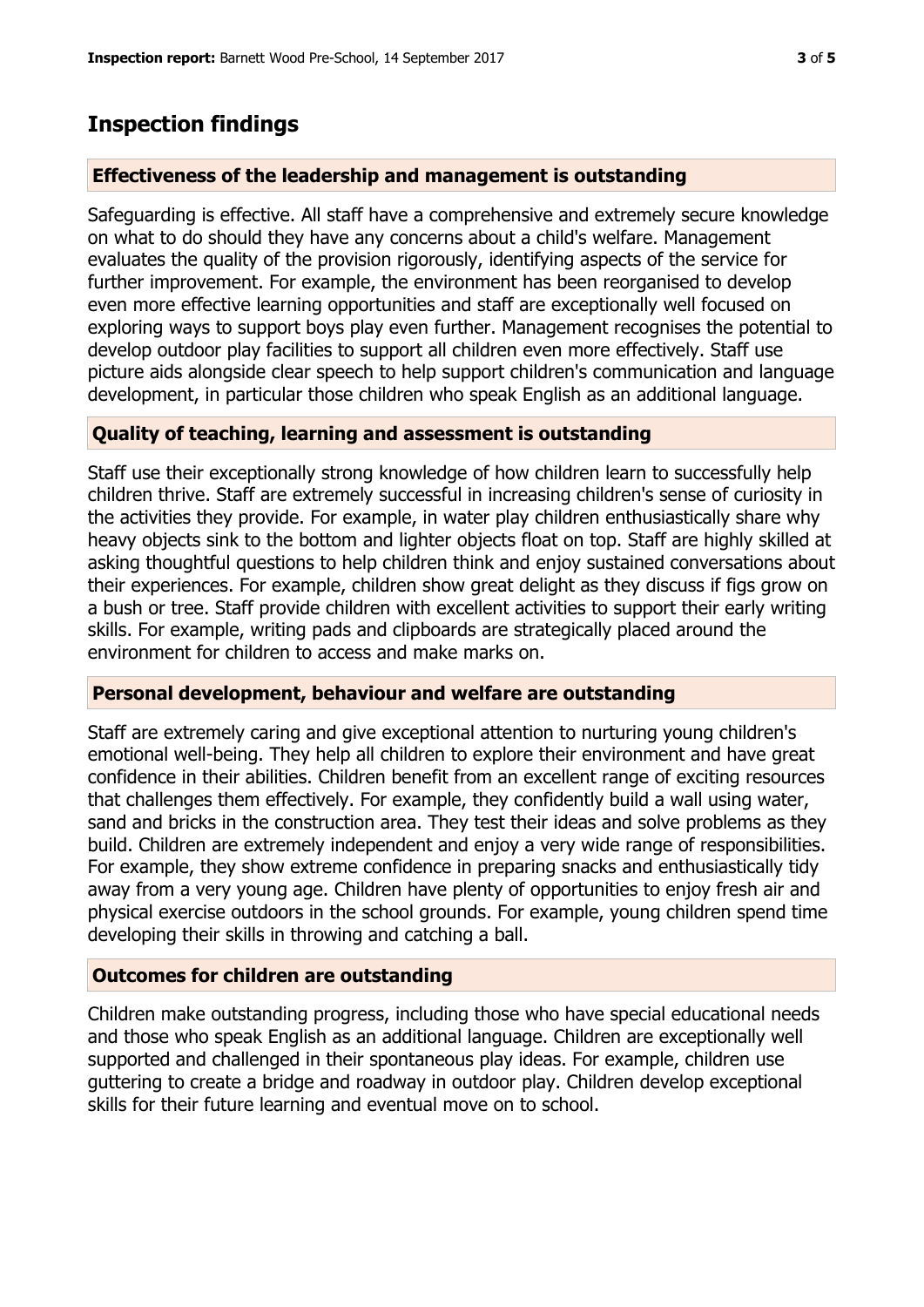# **Setting details**

| Unique reference number                             | EY440673                 |
|-----------------------------------------------------|--------------------------|
| <b>Local authority</b>                              | Surrey                   |
| <b>Inspection number</b>                            | 1062553                  |
| <b>Type of provision</b>                            | Full-time provision      |
| Day care type                                       | Childcare - Non-Domestic |
| <b>Registers</b>                                    | Early Years Register     |
| Age range of children                               | $2 - 5$                  |
| <b>Total number of places</b>                       | 40                       |
| <b>Number of children on roll</b>                   | 58                       |
| <b>Name of registered person</b>                    | Barnett Wood Pre-School  |
| <b>Registered person unique</b><br>reference number | RP531309                 |
| Date of previous inspection                         | 7 March 2013             |
| <b>Telephone number</b>                             | 01372279584              |

Barnett Wood Pre-School registered in 1993. It operates from within the grounds of Barnett Wood County School in Ashtead, Surrey. The pre-school is open each weekday from 9am to midday and 12.15pm to 3.15pm term time only. Older children have the opportunity to stay all day and children attend for a variety of sessions. The provider receives funding to provide free early education for children aged two, three and four years. There are 11 members of staff. Of these, one holds qualified teacher status, nine hold early years qualifications at level 3, and one member of staff is unqualified.

This inspection was carried out by Ofsted under sections 49 and 50 of the Childcare Act 2006 on the quality and standards of provision that is registered on the Early Years Register. The registered person must ensure that this provision complies with the statutory framework for children's learning, development and care, known as the early years foundation stage.

Any complaints about the inspection or the report should be made following the procedures set out in the guidance 'Complaints procedure: raising concerns and making complaints about Ofsted', which is available from Ofsted's website: www.gov.uk/government/organisations/ofsted. If you would like Ofsted to send you a copy of the guidance, please telephone 0300 123 4234, or email enquiries@ofsted.gov.uk.